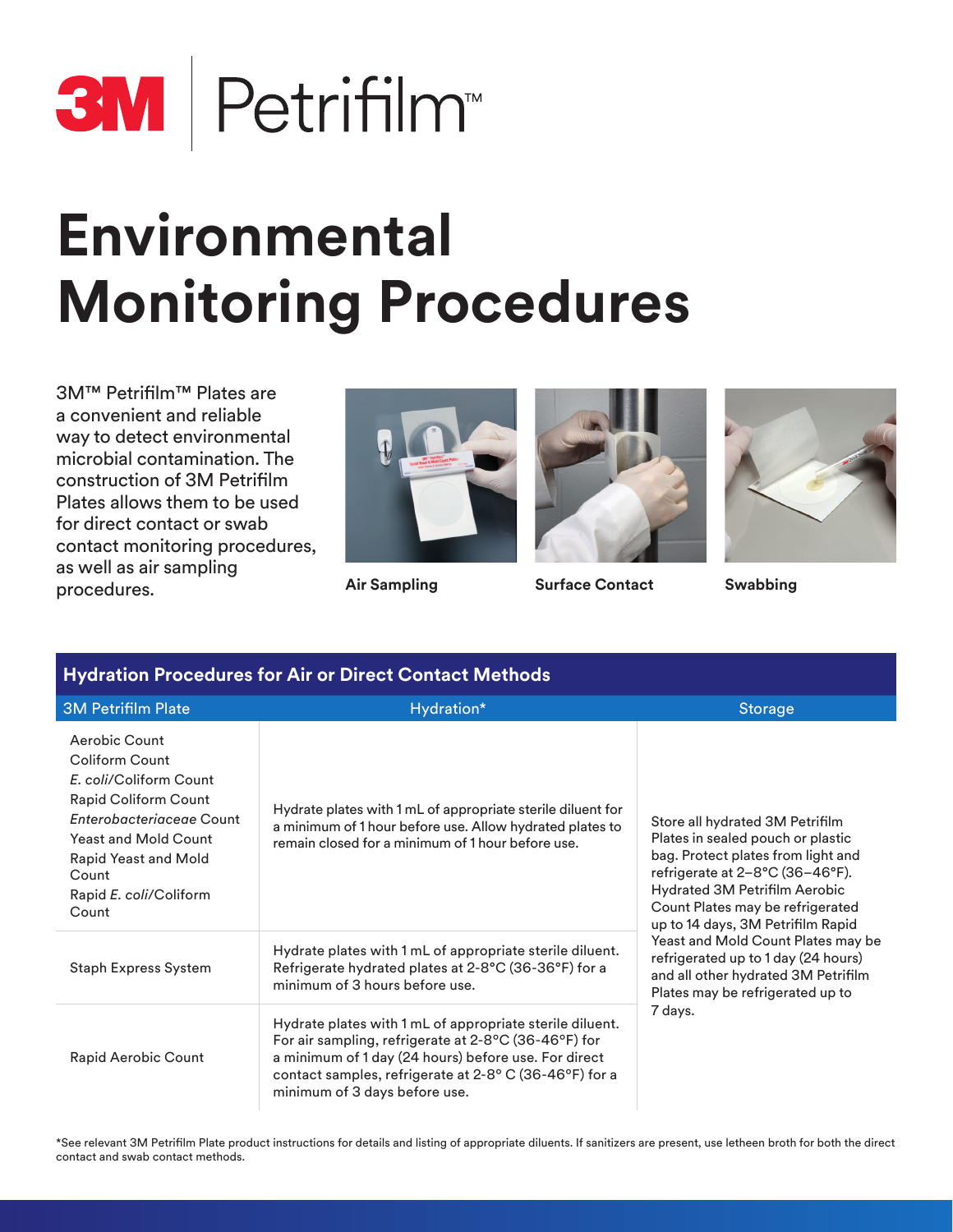### **3M Petrifilm Plate Air Sampling Method**



**1**

Use a 3M Petrifilm Plate clip in combination with double-sided tape. Position hinged edge of hydrated 3M Petrifilm Plate into clip. Apply a small piece of double-sided tape to each end of the clip handle.

Double-sided tape can also be used with or without clip for positioning of 3M Petrifilm Plates for air sampling.



**Without touching circular growth area,** lift top film **2 3** portion of hydrated plate and peel back until outer portion of film adheres to the tape. Make sure top film lies flat across clip.



Expose 3M Petrifilm Plate to air for no longer than 15 minutes. Remove tape and rejoin the top and bottom films.

#### **Air Sampling Method Results**

**3M Petrifilm Plates:** Aerobic Count, Coliform Count, *E. coli*/ Coliform Count, Rapid Coliform Count, *Enterobacteriaceae* **Count** 

**Results:** count/40 cm2

**3M Petrifilm Plates:** Staph Express Count, Yeast and Mold Count, Rapid Yeast and Mold Count, Rapid Aerobic Count, Rapid *E. coli*/Coliform Count

**Results:** count/60 cm2



Incubate and enumerate as directed in product instructions. Refer to 3M Petrifilm Plate Interpretation Guide when enumerating results. **4**

### **3M Petrifilm Plate Direct Contact Method**



**1**

Using a hydrated 3M Petrifilm Plate, carefully lift top film. Avoid touching circular growth area. Gel will adhere to top film.

**3M™ Petrifilm™ Yeast and Mold Count Plates:** On occasion, the gel may split (adhering to both the top and bottom films) when the top film is lifted. If this happens, the plate with gel splitting may still be used for air testing, but is not recommended for direct contact use.



Allow the circular gel portion of the top film to contact the surface being tested. Gently rub fingers parallel to the surface over the outer film side of the gelled area to ensure good contact with surface. Rejoin the top and bottom films. **2**



Incubate and enumerate as directed in product instructions. Refer to 3M Petrifilm Plate Interpretation Guide when enumerating results. **3**

#### **Direct Contact Method Results**

**3M Petrifilm Plates:** Aerobic Count, Coliform Count, *E. coli*/ Coliform Count, Rapid Coliform Count, *Enterobacteriaceae* **Count** 

**Results:** count/20 cm2

**3M Petrifilm Plates:** Staph Express Count, Yeast and Mold Count, Rapid Yeast and Mold Count, Rapid Aerobic Count, Rapid *E. coli*/Coliform Count **Results:** count/30 cm2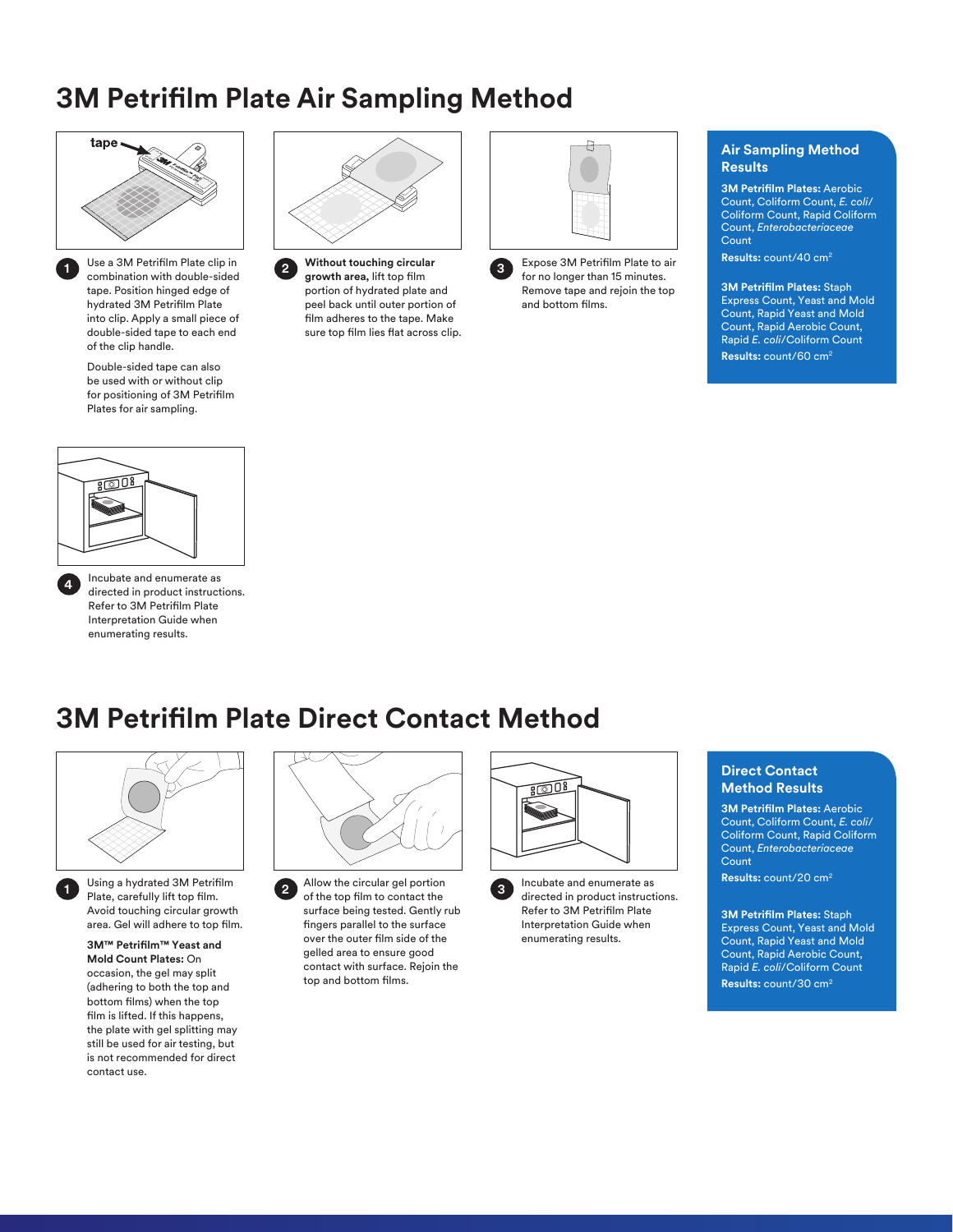### **3M™ Quick Swab Method (wet swabbing method)\***





**4**

Remove the desired quantity of 3M Quick Swabs from the resealable plastic bag. Label the swab.



At the sampling location, prepare the swab by holding it with the bulb end near your thumb. Bend the red snap valve at a 45° angle until you hear the valve break. This allows the letheen broth to flow into the tube and wet the swab head. **2**



Squeeze the bulb of the swab to transfer all of the letheen broth to the tube end of the swab. **3**

#### **Alternative Swab Method**

3M Petrifilm Plates can be used with other swabbing techniques, however the rinse solution used must be compatible with 3M Petrifilm Plates.

\*For 3M Quick Swab dry swabbing method, see 3M Quick Swab product instructions.



Twist and pull apart the bulb end of the swab from the tube end of the swab which contains the letheen broth.



Hold the swab handle to make a 30° angle with the surface. Firmly rub the swab head slowly and thoroughly over the desired surface area. Rub the head of the swab three times over the surface, reversing direction between alternating strokes. **5**



After sampling is complete, securely insert the swab head back into the swab tube and transport to the lab for plating. Plate the letheen broth swab solution as soon as possible. **6**

## **Inoculation Procedures**

### **1 mL Inoculation Procedure**







Release the contents of the swab tip by pressing and twisting the swab against the wall of the tube. **8a**







Incubate and enumerate as directed in product instructions. Refer to 3M Petrifilm Plate Interpretation Guide when enumerating results. **10a**

### **Multi-mL Inoculation Procedure**





Remove the swab from the tube. Add 1–3 mL of sterile diluent to the swab tube. Replace the swab in the tube. Complete steps 7a and 8a of the 1 mL Inoculation Procedure from above.



Use your thumb to bend the swab **7b** Add 1–3 mL of sterile diluent to **8b** tube at a 90° angle at the highest **9b 9b** mark that has diluent above it. Pour off a 1 mL aliquot onto a 3M Petrifilm Plate. Repeat onto a new plate until the entire sample is used.





Incubate and enumerate as directed in product instructions. Refer to 3M Petrifilm Plate Interpretation Guide when reading results.